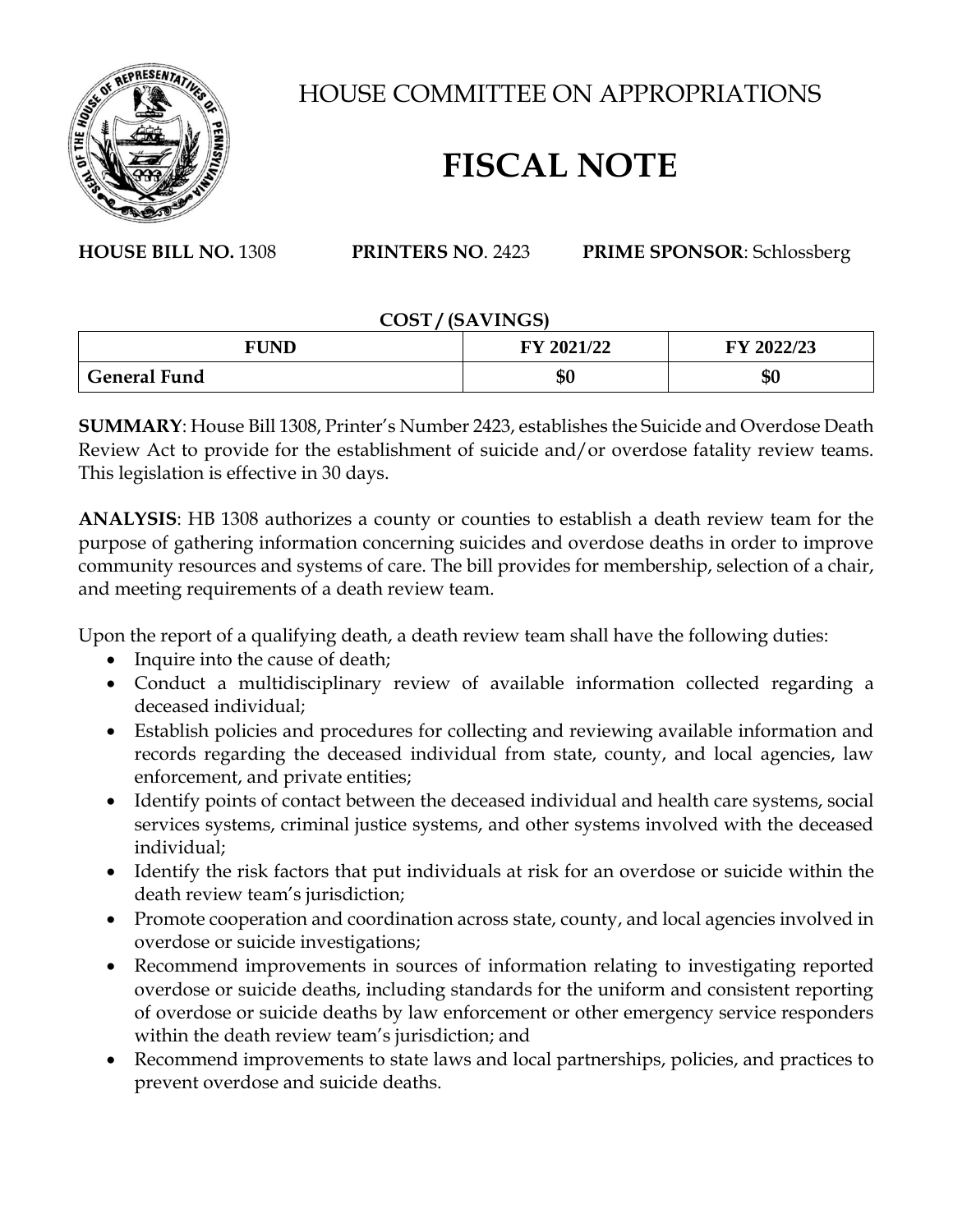*HB1308/PN2423 Page 2*

The bill includes provisions regarding how a team may conduct an interview with a family member or caregiver of a deceased individual.

A team shall prepare an annual report, which shall be available online and include the following:

- A summary of the aggregated, non-individually identifiable findings of the team;
- Recommendations to improve systems of care and community resources;
- Proposed solutions for inadequacies in the systems of care;
- Recommendations to improve sources of information regarding the investigation of reported suicides and overdose deaths; and
- Recommendations to improve state laws and local partnerships, policies, and practices to prevent suicide and overdose deaths.

The bill assigns the following duties to the Department of Health (DOH), in consultation with state or local government agencies:

- Provide technical assistance to a death review team in conducting a death review;
- Facilitate communication between death review teams;
- Transmit information to the appropriate death review team regarding a deceased individual;
- Promulgate regulations as necessary to implement the provisions of the bill; and
- Submit an annual report to the Governor and General Assembly that includes a summary of reports from local death review teams and recommendations relating to the reduction of risk of death by suicide or overdose.

The bill provides that a death review team may review records and files related to a deceased individual under certain conditions for the purposes of conducting a review. A person or entity subject to a record request by a death review team may charge a reasonable fee for duplicating records.

The bill provides that a suicide and overdose death review team's meetings shall be closed to the public and information discussed at a meeting shall be confidential. The proceedings, records, and opinions of a team shall not be subject to the Right-to-Know Law and shall not be subject to discovery, subpoena, or introduction into evidence in a criminal or civil procedure. A member of a team may not be questioned in a criminal or civil proceeding regarding information presented in or opinions formed as a result of a meeting of a team.

A member of a suicide and overdose death review team may discuss confidential matters during a meeting and may not be disciplined, criminally prosecuted, or held administratively liable for doing so. Immunity from discipline or prosecution does not apply when a team member discloses confidential information with malice, in bad faith, or in a negligent manner.